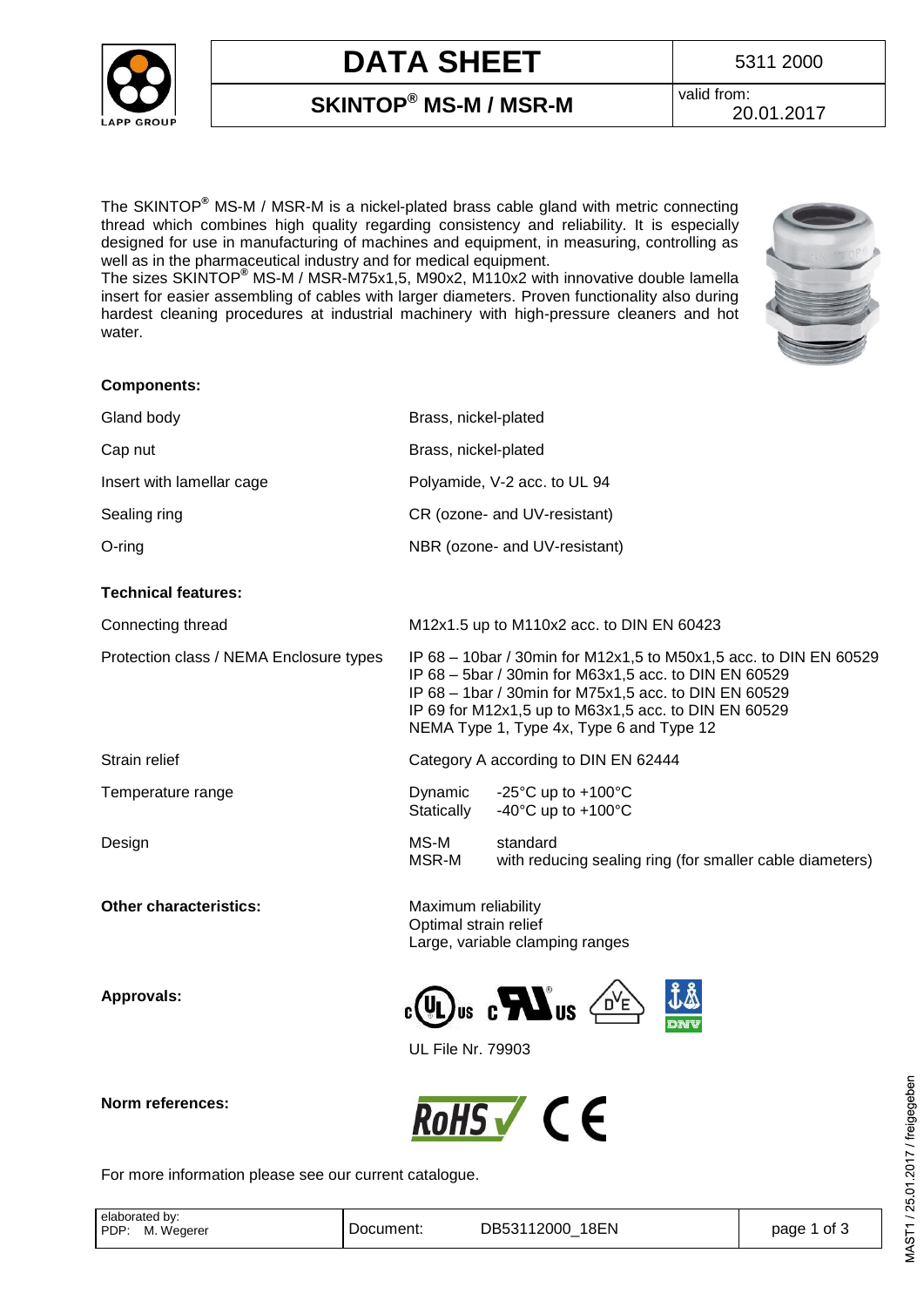

# **DATA SHEET** 5311 2000

## **SKINTOP® MS-M / MSR-M**

valid from: 20.01.2017





### **SKINTOP® MS-M**

| M       | <b>SW</b><br>[mm] | ØΑ<br>[mm] | C max.<br>[mm] | D<br>[mm] | ØF[mm]<br>Clamping<br>range | O-Ring<br>[mm] | Article No. |
|---------|-------------------|------------|----------------|-----------|-----------------------------|----------------|-------------|
| M12x1,5 | 16                | 17,6       | 26,5           | 6,5       | $3,5 - 7$                   | 9x2            | 53112000    |
| M16x1,5 | 20                | 22,0       | 33,0           | 7,0       | $4,5 - 10$                  | 13x2           | 53112010    |
| M20x1,5 | 24                | 26,4       | 37,0           | 8,5       | $7 - 13$                    | 17x2           | 53112020    |
| M25x1,5 | 29                | 31,9       | 38,5           | 8,0       | $9 - 17$                    | 22x2           | 53112030    |
| M32x1,5 | 36                | 39,6       | 45,5           | 9,0       | $11 - 21$                   | 28x2           | 53112040    |
| M40x1,5 | 45                | 49,5       | 48,0           | 9,0       | $19 - 28$                   | 36x2           | 53112050    |
| M50x1,5 | 54                | 59,0       | 55,5           | 10,0      | $27 - 35$                   | 46x2           | 53112060    |
| M63x1,5 | 67                | 73,5       | 67,0           | 15,0      | $34 - 45$                   | 57x2           | 53112070    |

#### **SKINTOP® MSR-M**

| М                                 | <b>SW</b><br>[mm] | ØΑ<br>[mm] | C max.<br>[mm] | D<br>[mm] | ØF[mm]<br>Clamping<br>range | O-Ring<br>[mm] | Article No. |
|-----------------------------------|-------------------|------------|----------------|-----------|-----------------------------|----------------|-------------|
| M12x1,5                           | 16                | 17.6       | 26,5           | 6,5       | $2 - 5$                     | 9x2            | 53112100    |
| M <sub>16</sub> x <sub>1</sub> ,5 | 20                | 22,0       | 33,0           | 7,0       | $2 - 7$                     | 13x2           | 53112110    |
| M20x1.5                           | 24                | 26,4       | 37,0           | 8,5       | $5 - 10$                    | 17x2           | 53112120    |
| M25x1,5                           | 29                | 31,9       | 38,5           | 8,0       | $6 - 13$                    | 22x2           | 53112130    |
| M32x1.5                           | 36                | 39,6       | 45,5           | 9,0       | $7 - 15$                    | 28x2           | 53112140    |
| M40x1.5                           | 45                | 49,5       | 48,0           | 9,0       | $15 - 23$                   | 36x2           | 53112150    |
| M50x1.5                           | 54                | 59.0       | 55,5           | 10.0      | $22 - 29$                   | 46x2           | 53112160    |
| M63x1.5                           | 67                | 73,5       | 67,0           | 15,0      | $28 - 39$                   | 57x2           | 53112170    |

| elaborated by:     |           |                    |             |
|--------------------|-----------|--------------------|-------------|
| M. Wegerer<br>PDP: | Document: | DB53112000<br>18EN | page 2 of 3 |
|                    |           |                    |             |